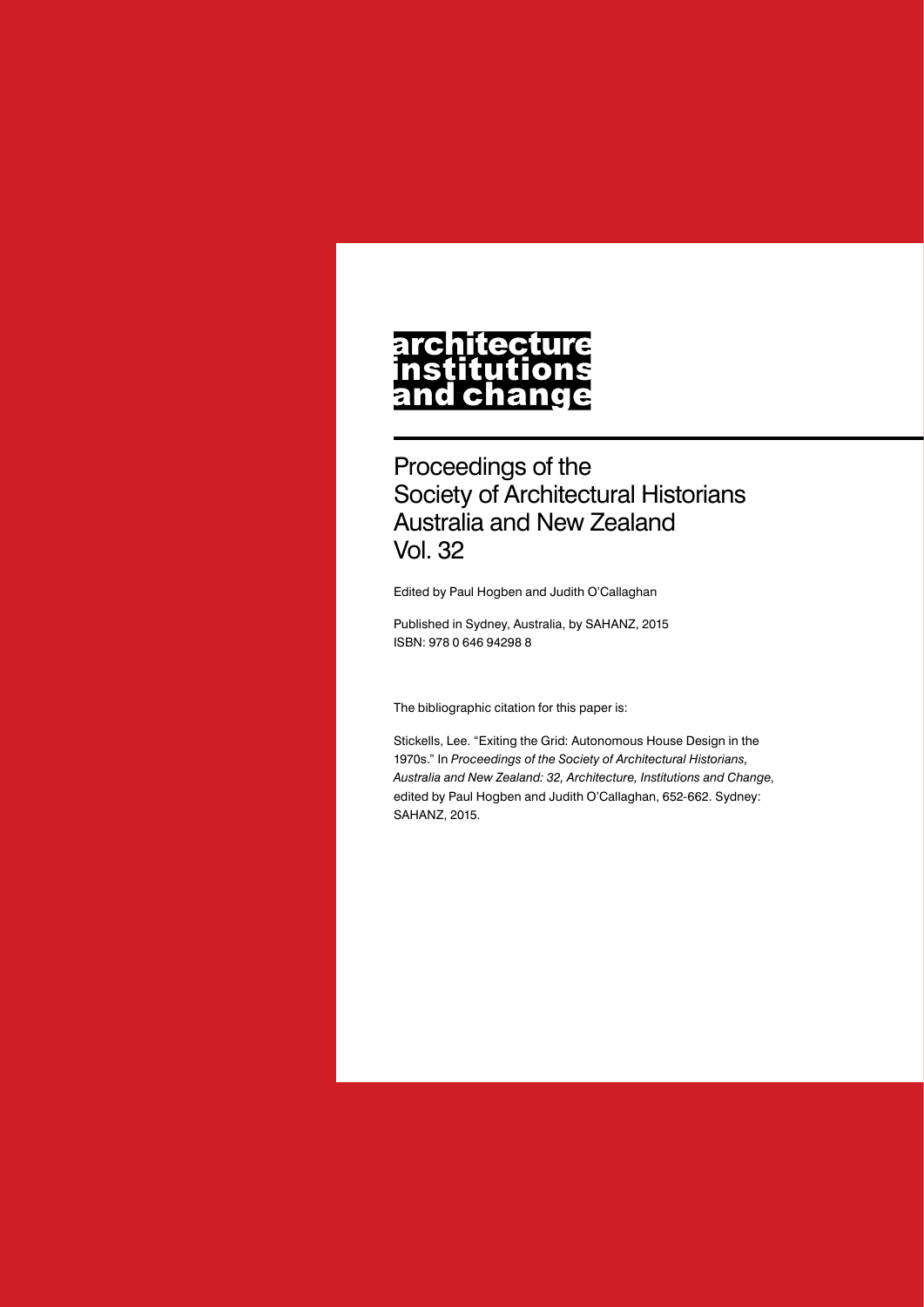## **Exiting the Grid:** Autonomous House Design in the 1970s

*This paper explores the 1970s "autonomous house" as a site for the reshaping of relationships between the household and the institutions of broader society. It provides an outline of the autonomous house phenomenon, its historical consideration and the potential for further research. Autonomous houses were conceived as decentralised, systems-independent shelter technologies that would recalibrate the "infrastructuring" of everyday life. There has been limited historical scrutiny of this phenomenon. However, during the 1970s autonomous houses were designed and built across the world, alongside a swathe of projects with corresponding aims, such as "eco-houses," "arks," and "integrated life support systems." The emergence of this fascination with the autonomous house as a distinctive architectural project can be traced to the intense*  environmental, social and political debates of the late 1960s and the 1970s around the *future of "industrial society" – indelibly sharpened by the oil crisis of 1973.*

*The ideal of autonomous dwelling captured the way that, in the face of a rising anxiety, existing institutional dependencies were questioned and design became considered as a means to achieving "self-sufficiency," "life-support" and "survival". Demands were*  being made for the positive redirection of technological change to take more account *of social, environmental and human needs, as well as more accountability and public participation in the shaping of socio-technical processes. Designers of autonomous houses grappled with conflicting understandings of technology as having progressive environmental, social and aesthetic potential, as well as harmful, even destructive consequences. They engaged in a reshaping of architecture's relationship to technology, environment, and social and economic systems, centred on achieving independence from existing institutions (particularly State utilities). This paper's initial consideration of a 1970s "autonomy moment" will suggest the possibility of further research, in order to draw together histories of experimental architecture, environmentalism, cultural transformations and post-war technology debates.*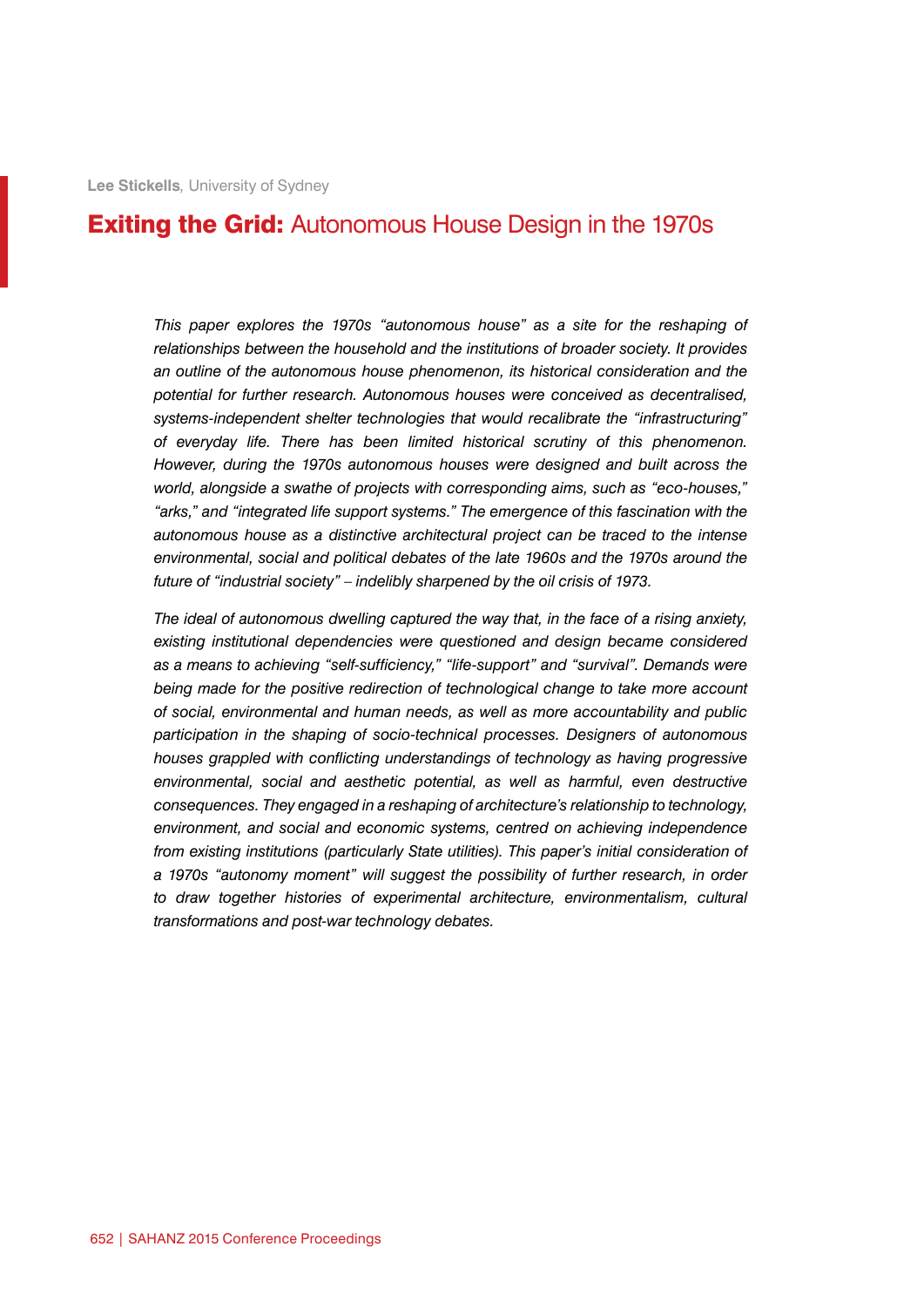

In a 1976 editorial, *Architectural Design (AD)* described the autonomous house as "one of the prevailing cult projects among the architectural avant garde."1 This paper will convey the initial results of research into that "cult" project – investigating it as a site where relationships between the household and the institutions of broader society were reshaped through the reinvention of the dwelling and its multiple household economies. Around the world, autonomous houses were designed as integrated technological systems able to generate their own energy, collect and recycle water, treat their own wastes, and even grow their own food. They were conceived as a means to recalibrate the "infrastructuring" of everyday life and reshape relationships between the household and interconnected environmental, societal and economic systems.<sup>2</sup> However, existing accounts of autonomous houses are limited and disconnected. The 1976 *AD* issue's partial – alternative technology-focused – review of "autonomist" projects provided a rare overview, while subsequent scholarship has tended to scrutinise individual projects.<sup>3</sup> The scattered historical accounting is understandable because the autonomous house movement was decentralised and nebulous; the concept of the autonomous house gathered around it a disparate set of designers, scientists, students, activists, funding bodies and research institutions, with sometimes conflicting agendas and approaches. This paper will provide a new introductory overview of the 1970s autonomy moment and its historicisation, suggesting the potential to substantially extend existing scholarship. It will be argued that a collective consideration of the projects can offer productive insight into connections between post-war technological change and its impact on the social, economic and political dimensions of architecture.

The excavation of these historical projects is also timely given the resurgent interest in designing for life "off-the-grid."4 Across the globe, peoples' connection to infrastructural grids is changing radically. Increasingly, the modern ideal of standardised and ubiquitous water, power, transport and communication matrices across the geographies of the city is no longer seen as sustainable or achievable.<sup>5</sup> The models for delivering energy, water, health and other infrastructures – both physical (pipes and wires) and metaphorical (planned systems of service provision) – are being rethought, facing particular pressure from phenomena such as financial crises and climate change.<sup>6</sup> Design experiments that reiterate the autonomous house ideal have emerged – demonstrating current possibilities for a dwelling that operates off-grid.<sup>7</sup> Reconsidering the 1970s autonomy moment also allows for an historical contextualisation of these experiments in redesigning everyday life – drawing attention to architecture's place in our collective negotiation of infrastructural needs.

The term "autonomous house" emerged in the early 1970s as a way of describing dwellings designed and constructed with integrated systems to provide self-sufficiency in energy, services and waste disposal. Initial use of the term is attributed to Alexander Pike, who led the Autonomous Housing Research Programme in the Department of Architecture at the University of Cambridge.<sup>8</sup> It soon came to refer to a range of projects with varying approaches to the modes and extent of systems-independence. Autonomous houses were designed and built across the world, alongside a number of projects with corresponding aims, such as "eco-houses", "arks" and "integrated life support systems".<sup>9</sup> They were model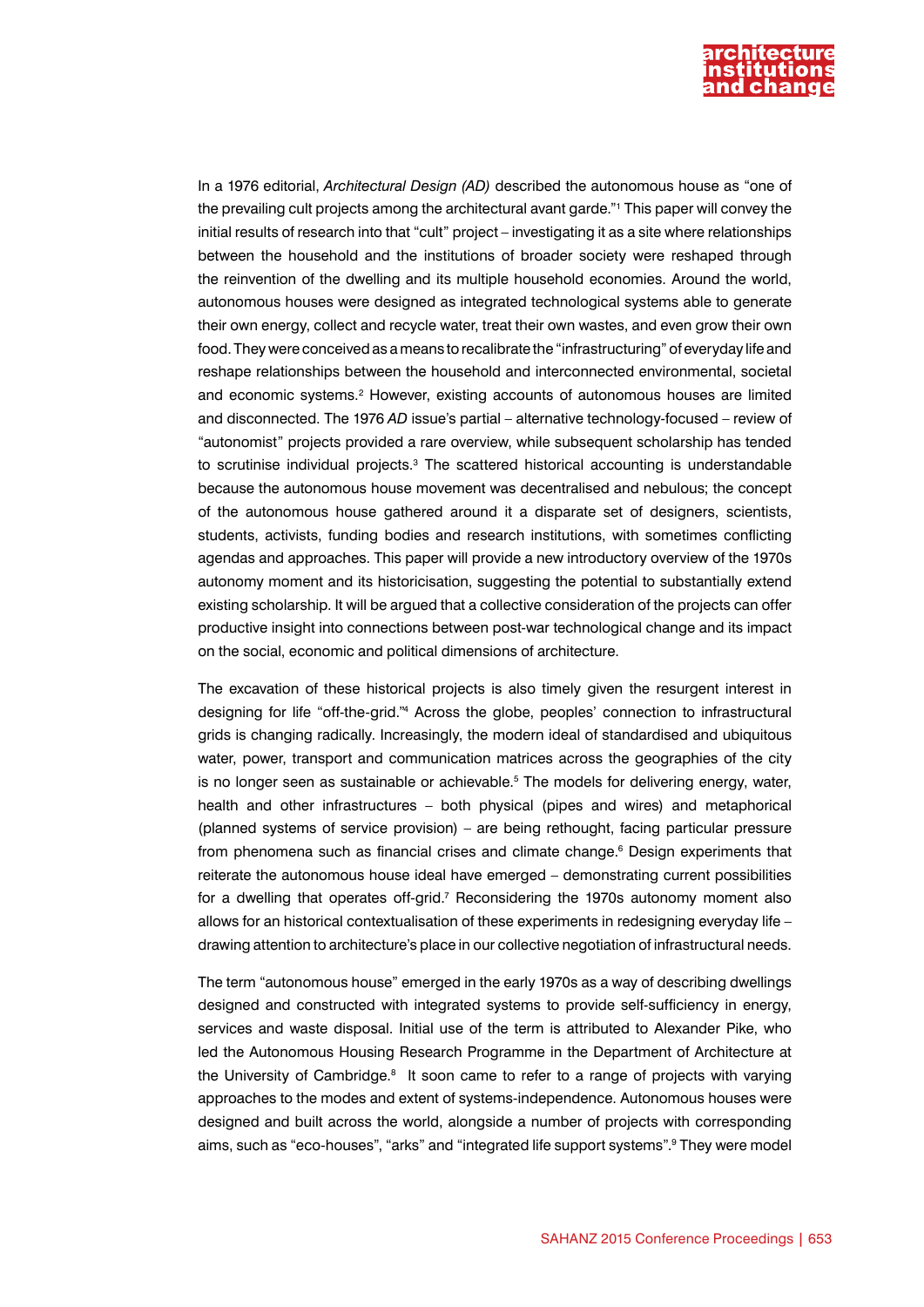dwellings, aimed at recalibrating the house in response to factors such as the 1970s energy crisis, demands for technological change to take more account of social, environmental and human needs, increased understanding of ecological systems, and challenges to what was seen as a technocratic and greed-driven society. These experiments in closedsystem, ecological architectures adopted concepts, methodologies and representational techniques that reframed architecture as systems of inputs, outputs and flows.

What distinguished autonomous house projects from low-energy demonstration houses of the period, or "solar house" experiments (which stretched back at least as early as the 1930s), was the emphasis on integrating multiple infrastructural systems in the house. The importance of that integration was consistently linked to the adoption of a radically different way of life, encompassing various degrees of self-sufficiency. Experiments in the field of insulation, solar energy, wind power, underground or earth-covered building, tended to have goals such as providing all the conventional energy a house needed for heating or cooling, or reducing that energy requirement. Alongside this, they often sought to minimise mechanical loads for conditioning the internal climate during summer and winter.<sup>10</sup> The autonomous approach went much further in seeking to design a satisfactory living environment from the energy and water falling on the house and its plot – exploring what could be achieved by trying to use only the incoming renewable resources. In doing so, it projected unconventional modes and standards of living, based on what local ecosystems offered. Autonomous house designers believed that more than just a technical fix (such as being efficient in the use of energy) was required to address pressing environmental, economic, social and political problems; rather, a fundamental change – focused on autonomy – was required in how people lived. A new kind of dwelling was to be the instrument for effecting that change.

Another distinction of autonomous house projects was the diversity of their designers, and the way that interest in the concept spanned multiple domains. In the 1970s, there was a search for appropriate architectural responses to the environmental dilemmas projected earlier by publications such as Rachel Carson's *Silent Spring* (1962), Paul Erlich's *The Population Bomb* (1968) and The Club of Rome's *Limits to Growth* (1972): finite resources, nuclear threat, rising population and the explosion of metropolitan regions.<sup>11</sup> How the design of buildings could figure in reducing pollution, conserving energy and reshaping settlement patterns became a matter of concern.<sup>12</sup> Questions of how architects might design for, as Buckminster Fuller put it, the challenge of operating "Spaceship Earth and its complex lifesupporting and regenerating systems" also overlapped with the interests of the Appropriate Technology (AT) movement.<sup>13</sup> The AT movement was characterised by serious distrust of the concentration of political and economic power through centralised industrial capitalism, and aspired to develop uses of technology and engineering that would produce less negative impacts on the environment and society.<sup>14</sup> As one AT handbook put it, the purpose was "to make people more self-reliant"; using AT, "you could supply all your energy requirements with largely non-polluting, completely renewable sources of power *that you control* [emphasis in original]."15 There was further intersection with the living experiments of the counterculture: back-to-the-land communards, outlaw dome-builders, and the ecological design research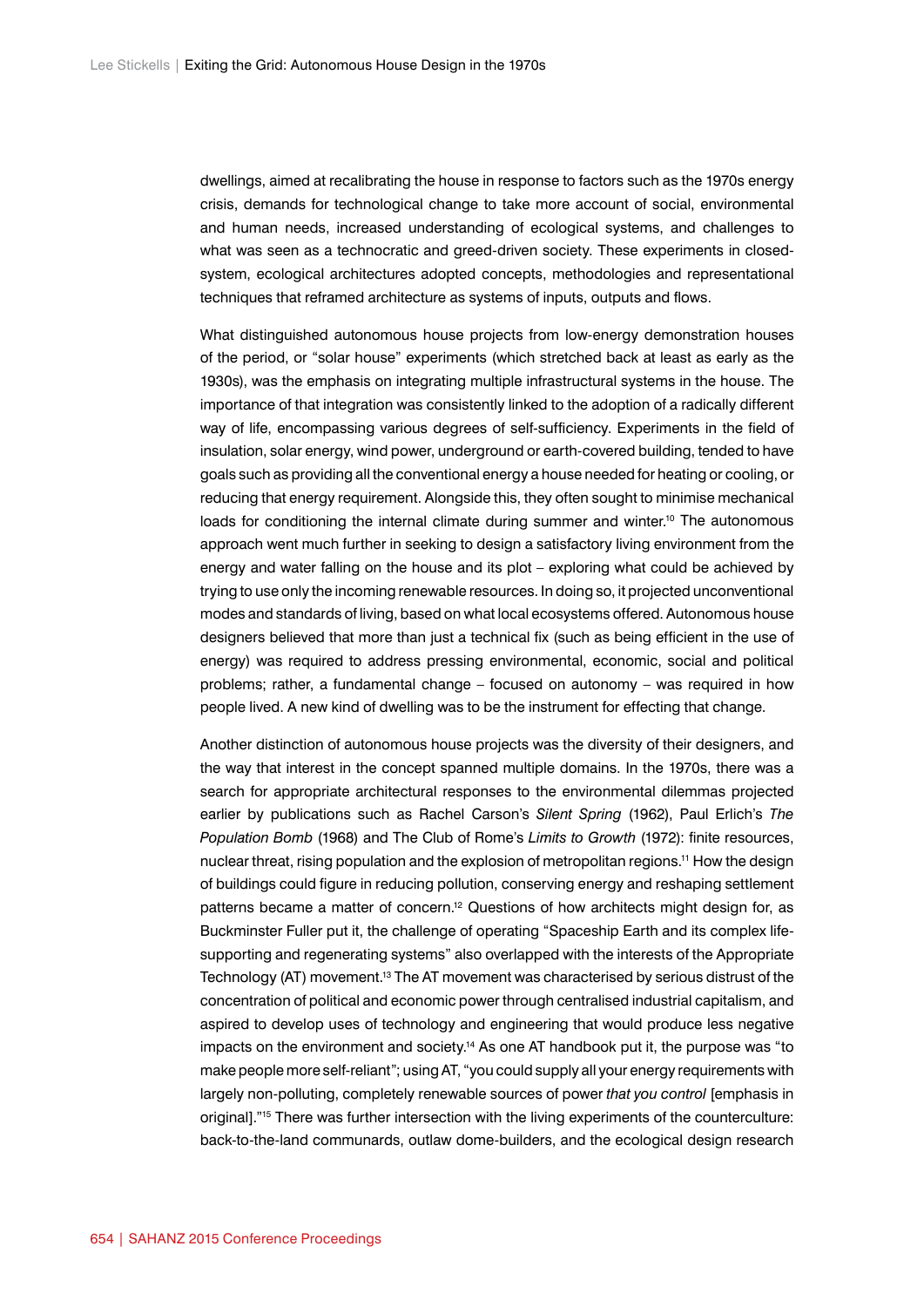

of organisations such as the New Alchemy Institute, consistently sought shelter solutions that would be more attuned to the forces of nature, less economically exploitative, and would cultivate people's self-sufficiency and agency.16 The appeal of the autonomous house idea across these different domains meant that experiments in autonomous dwelling involved individuals as diverse as architects, hippie communards, biologists, and schoolteachers. The projects ranged from government funded, research programs, with highly detailed technical proposals and professionally constructed prototypes, to unauthorised, self-built rural retreats captured in personal diaries and cartoonish sketches. However, amongst all the diversity in participants, networks, sites, funding, forms and discourse, the vision that a dwelling could (and should) be designed as autonomous – as self-sufficient and independent – was consistent.

The proposition made in this paper, about the promise of further research and comparative analysis, largely rests on a preliminary survey of published autonomous house projects (built or unbuilt). It was very much an exploratory, rather than exhaustive, exercise; autonomous house experiments emerged from multiple domains, and involved a diverse set of actors. The survey covered documentation and discussion spread across publications (often obscure and ephemeral) emanating from various fields. The survey also ranged in time from publications contemporary to the autonomous house experiments of the 1970s, through to more recent scholarship on the history of ecological design. The longitudinal aspect of the search was in order to gauge the relative prominence of discourse around the concept of the autonomous house across time (bearing in mind that such projects are now more likely to be discussed as "off-the-grid" houses).

The 1970s publications investigated included architecture journals such as *Architectural Design (AD)*, which engaged with architecture's more radical responses to social and ecological issues during the period (features appeared on shanty towns, squatting, and ecology; with columns called "Eco-tech" and "Recycling" by Colin Moorcraft). The review also included publications associated with the AT movement, such as the journals *Soft Technology* and *Undercurrents*. The *Undercurrents* book spin-off *Radical Technology*  included a significant survey of autonomous houses. A further range of books was consulted that tackled questions of energy use in buildings – particularly the development of alternative energy sources in response to issues of resource scarcity and environmental impact. Some of these publications, including Philip Steadman's *Energy, Environment and Building* (1975), Peter Clegg's *New Low-Cost Sources of Energy for the Home* (1975) and Norma Skurka and Jon Naar's *Design for a Limited Planet* (1976), included material on autonomous houses. Lastly, the survey explored a number of journals and newsletters that sprang up during the 1970s as part of the counterculture's expanding network of communes and intentional communities*.* These included publications such as the *Whole Earth Catalog, Rain: A Journal of Appropriate Technology*, and *Mother Earth News*, which all covered autonomous house experiments at some point. Publications specific to the various autonomous house projects were also identified. These included *The Autonomous House* (Brenda and Robert Vale's 1975 proposal for a house design), *The Ecol Operation* (an account of the activities of the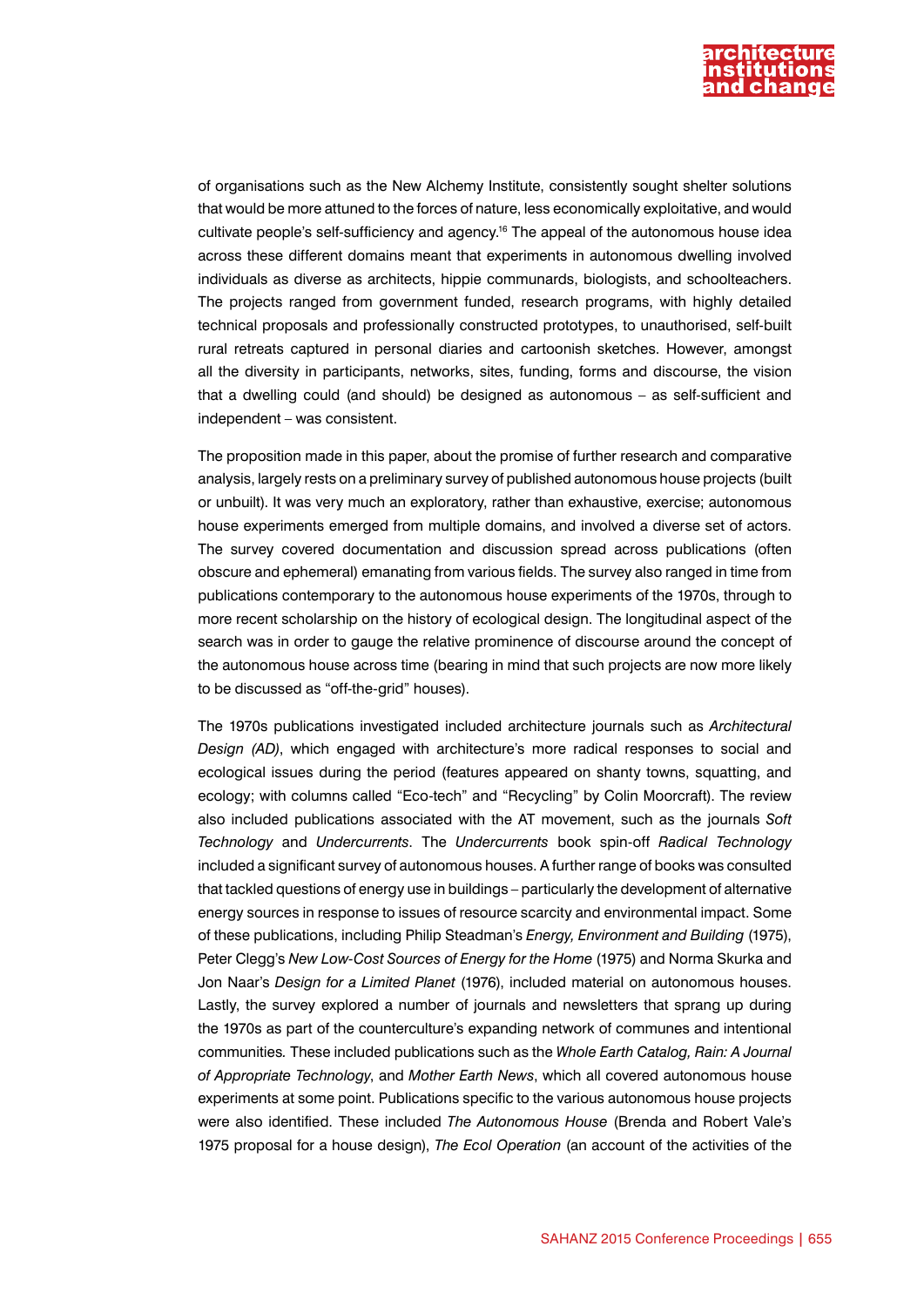Minimum Cost Housing Group at McGill University), *The Integral Urban House* (detailing a project connected to the Farallones Institute), and *The Survival Greenhouse* (an account by Jim DeKorne of his family's back-to-the-land project).17

This initial review identified 54 published autonomous house projects in the period from 1972 to 2000. The projects were located across the world – in the UK, USA, Canada, Australia, Netherlands and Japan – although concentrated in the UK and USA. Around half of the projects were built (although, due to the lack of published information, it was sometimes difficult to confirm this). There was a clear concentration of published autonomous house projects in the early-to-mid 1970s: 43 of the 54 identified projects were designed and/or constructed in the period 1972-79. It is a concentration that prompts questions about its historical dimensions. Why the fascination with the project of the autonomous house? What are the connections between the designs, the technical systems, the locations, the designers, and the institutions involved? Why the decay in interest? Some of the projects, such as the Integral Urban House or the "arks" of the New Alchemy Institute, are familiar reference points in ecological design histories. However, many are obscure and little documented – houses such as Jaap't Hooft's self-built autonomous dome in Boxtel, Netherlands, or Andrew Mackillop, Ian Hogan and Low Impact Technology's plans for a house built of "junk technology". While in the mid-1970s there were some reviews undertaken of activity in the area of autonomous housing (Steadman's overview in *Energy, Environment and Building*  and Peter Harper's analysis in *Radical Technology* are the most prominent) there is little scholarship that addresses the historical dimensions of the broader autonomous housing phenomenon.

The autonomy trend seemingly peaked by 1976, with the book *The Autonomous House: Design and Planning for Self-Sufficiency* (1975); *Architectural Design's* special issue on autonomous houses; and the *Radical Technology* survey of autonomous projects.18 From that point onward, wider interest in autonomous housing appears to have significantly waned. Experiments in domestic self-sufficiency certainly continued, but the autonomous house as a self-conscious living experiment and model dwelling largely disappeared from view. For example, the 1983 publication *Australian Solar Houses* included a number of private houses (of the late 1970s and early 1980s) that pursued some level of autonomous servicing, however, none were documented, analysed or publicised in the way the earlier, more ambitious projects had been. In 1992, a paper in the *International Journal of Solar Energy* detailed a Japanese project for an exemplar autonomous dwelling.19 Reprinted from the *Journal of Japan Solar Energy Society*, the paper is interesting as it points to a localised strand of autonomous house experimentation that had not been discussed previously in the predominantly Anglo-American autonomous housing literature. It is also significant in that, by the 1990s, this kind of documented autonomous house project had become relatively rare.20

However, within the continuously expanding field of publications related to sustainability in architecture – ranging from technical manuals for energy efficient buildings through to the critical theorisation of sustainable architecture's aesthetics – there has been a resurgence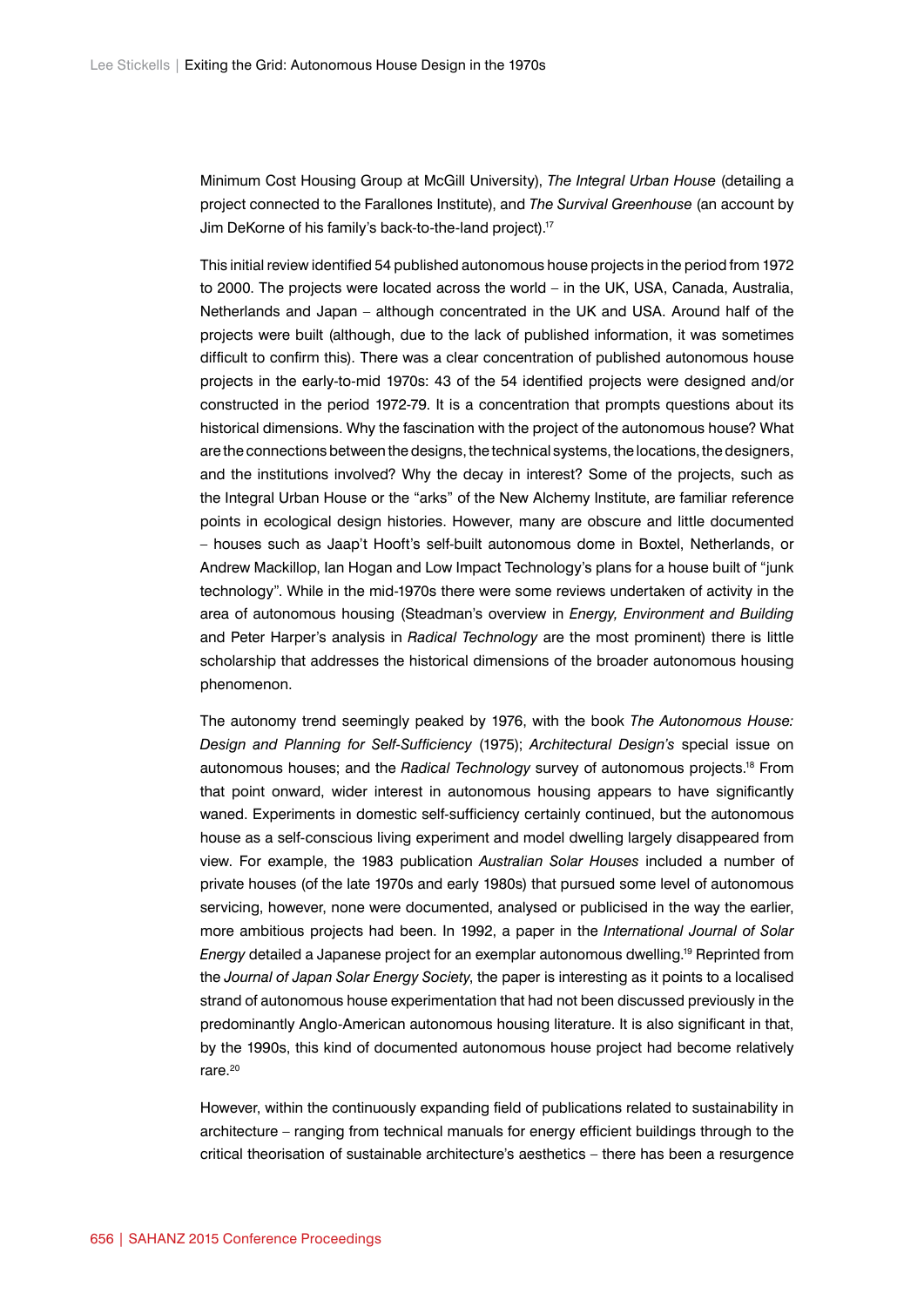

of interest in housing experiments that are, effectively, autonomous dwellings. These are now more likely to be referred to as "off-the-grid" houses. Lori Ryker's books *Off The Grid: Modern Homes + Alternative Energy* (2005) and *Off The Grid Homes: Case Studies for Sustainable Living* (2007) are prominent examples, and include a small number of projects that fit the autonomous house definition. In Australia, Michael Mobbs' renovation (with his family) of an inner-city terrace house to become self-sufficient was documented in the book *Sustainable House: Living for Our Future* – first published in 1998, reprinted nine times and producing a second edition in 2010. The family's aim was "to obtain our own water and energy from our own house, from the land on which we live, our 5 x 35 m inner-city block of land. We also wished to ensure that none of our waste water left the site."21 Despite the obvious correlation with the aspirations of the 1970s autonomous house movement, these recent examples make almost no reference to the history of this kind of self-conscious domestic living experiment.<sup>22</sup>

Turning to the field of architectural history does not provide much more in the way of contextualisation for such projects; the autonomous house project very rarely surfaces. The experimental ecological design of the 1960s and 1970s is not a focus of the enduring major histories of modern architecture, such as Frampton's *Modern Architecture: A Critical History*, Tafuri and Dal Co's *Modern Architecture*, Curtis' *Modern Architecture Since 1900*, or Colquhoun's *Modern Architecture*, let alone strands as specific as the autonomous house phenomenon.23 Interest in radical work of the two decades between 1960 and 1980 has certainly grown during the early twenty-first century; however, it has tended toward coverage of aesthetic avant-garde theory and practices. The attention to the autonomous house suggested within this paper sits is coordinate with historical perspectives on architecture that take in the technological, cultural, political, and especially social revolutions materialising in the 1960s.<sup>24</sup>

Recent historical surveys of ecological design and sustainable architecture have also been limited in their scrutiny of the autonomous house phenomenon. James Steele's *Ecological Architecture: A Critical History* involves very little discussion of the 1970s experiments that rethought architectural design through the socio-politics of energy, technology and ecology.25 Despite discussing Ken Yeang's work at length, Steele makes no mention of the doctoral research that Yeang undertook as part of Pike's autonomous housing group (research that was foundational to Yeang's theories of bioclimatic design). Colin Porteous' *The New Eco-Architecture: Alternatives from the Modern Movement* does discuss the concept of autonomous living, but refers only to the work of the New Alchemy Institute.26 The publication accompanying the Canadian Centre for Architecture's 2007 exhibition Sorry, Out of Gas: Architecture's Response to the 1970s Oil Crisis also recognised the phenomenon. However, the curators made little examination of the autonomous house, and posited that, as a "mythical" ideal, it made no lasting contribution to architecture's ability to articulate alternative, sustainable lifestyles.<sup>27</sup> The most thorough recent reflection on the autonomous house appears in Peder Anker's *From Bauhaus to Eco-House: A History of Ecological Design.*  Anker includes a number of the key projects – such as the Integral Urban House and the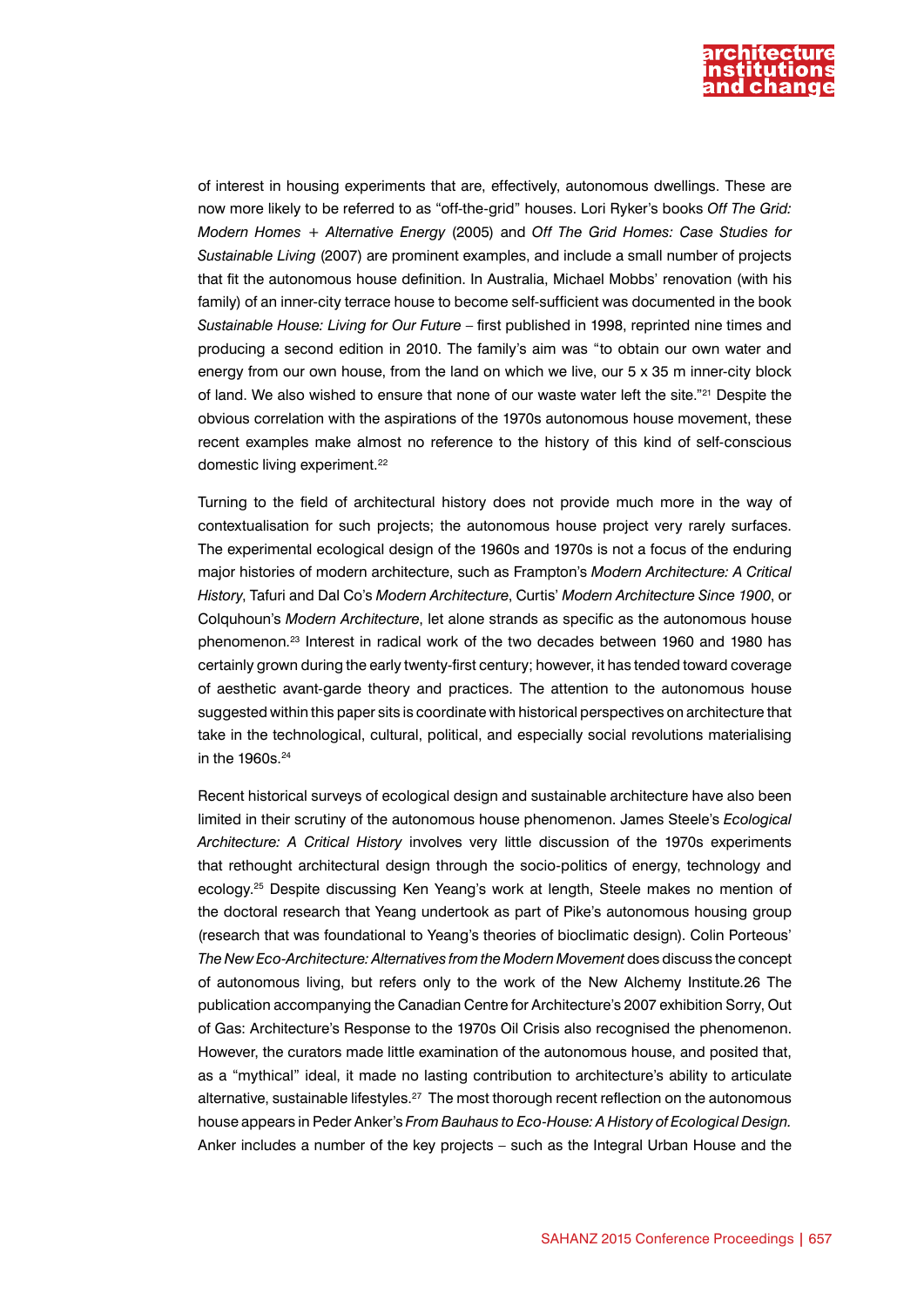Cambridge Autonomous Housing Research Group – in a chapter on the "closed world" of ecological architecture. However, the emphasis of Anker's account is on the connections between ecological design experiments and the USA's space research program – for example the borrowing of terms such as "life-support system."28 More thorough research has been done on a small number of individual autonomous house projects. For example, Lydia Kallipoliti has published a series of papers examining Street Farmer's Eco-House. Similarly to Anker, her focus is on connections between NASA's exploration of closed recirculatory systems and the subsequent transfer of ideas and technologies to experiments in ecological design.29 The scholarship focusing on individual autonomous house projects is valuable, but leaves an historical lacuna in terms of understanding the dimensions and implications of the 1970s autonomous house phenomenon as a whole.

In order to understand why it would be profitable to pursue a deeper historical understanding of the 1970s autonomy moment, it is worth briefly retouching on some of the ways in which autonomous house projects attempted to reshape architecture's technological, environment, and social agency. Peter Harper, surveying the autonomous house movement in 1976, observed that while concerns with "autonomous servicing" were ostensibly associated with responding to ecological problems associated with conventional housing, they had further implications:

For many people, autonomous houses represented the technical realization of the political or existential autonomy that is one of the basic themes of this book [*Radical Technology*]; not just having legal or social control over one's destiny but having one's hands directly on the hardware.<sup>30</sup>

Alexander Pike described the objective of the Cambridge autonomous housing research programme, which was funded by the Science Research Council (SRC – a UK government funded research body), as facilitating the decentralisation of society, through "an alternative planning strategy to relieve the spatial pressure now being experienced in most of our cities and towns."31 From a more radical environmental perspective, through the Ark for Prince Edward Island the New Alchemy Institute developed a prototype for what they called "living machines." Biologist John Todd, co-founder of the New Alchemy Institute, outlined the intention that the Ark:

be productive enough to provide its resident with a new economic base. Such structures might conceivably initiate new concepts of household economics, income and self-sufficiency … it would not impinge heavily on the external world, by polluting neighboring ecosystems, consuming scarce and expensive fuels or utilizing nuclear power.<sup>32</sup>

Meanwhile, in Berkeley, California, the creators of the "integral urban house" were seeking a model for ecological living in an urban environment. They argued that "people need to believe in their own ability to create and maintain their basic life support systems in order to feel at least somewhat in control." 33 Understandings of autonomy and its significance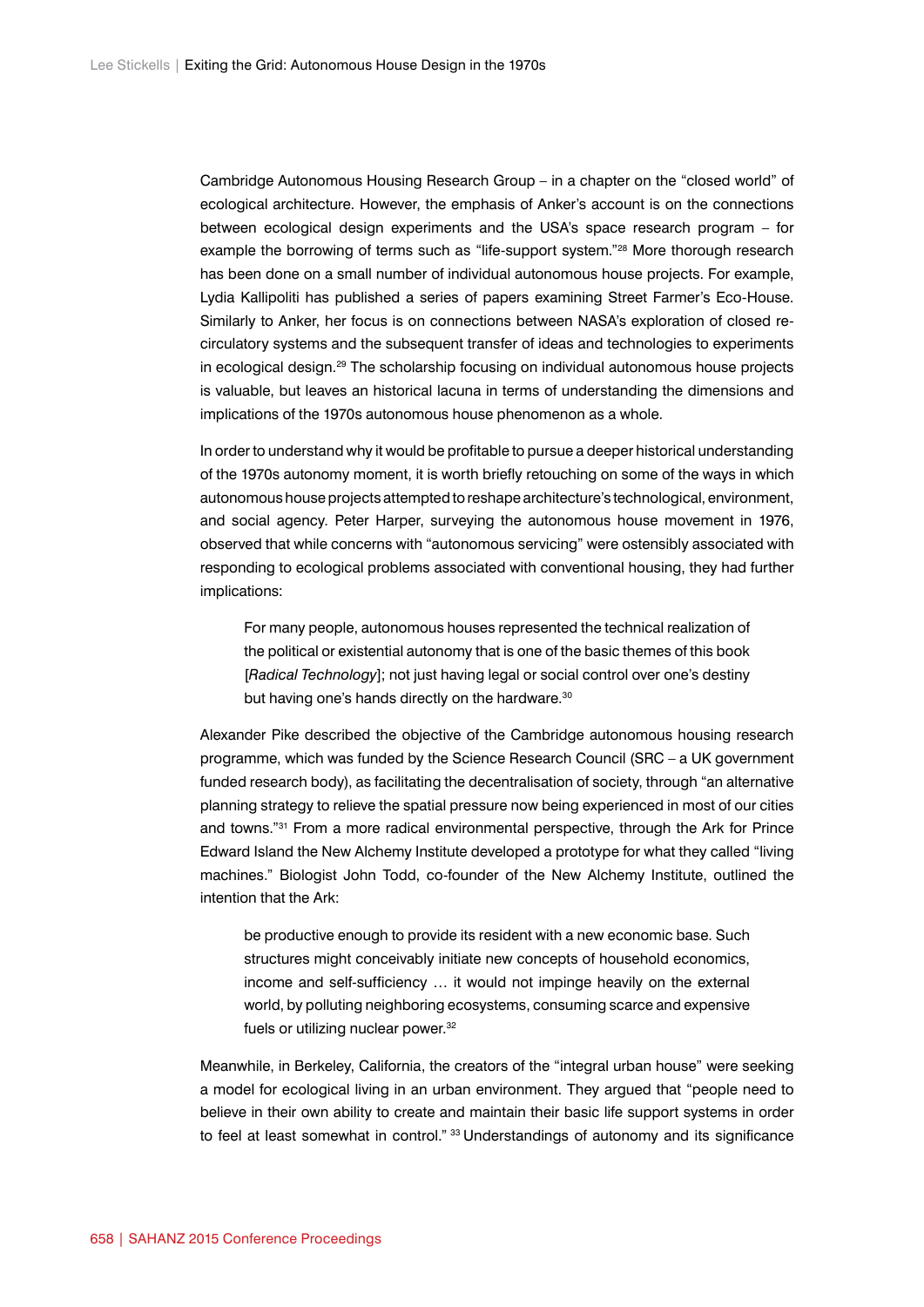

differed. The Street Farmer group were critical of the Cambridge autonomous housing research, arguing that its prototypes were "not autonomous to build" and avoided necessity to "twice a week ... get elbow-deep in shit."<sup>34</sup> By contrast, the Vales contended that the kind of "dropping out" engaged in by radicals such as Street Farmer (whose project was called the "Eco-House") was "a game for those with private means." Rather than a romantic vision of voluntary poverty, the Vales saw the autonomous house autonomous as a key to the "survival of mankind" when environmental disaster struck.35

As touched on above, the varied entanglements of environmental, institutional and personal autonomy – or agency – in the autonomous house projects also played out in the way they were materialised, documented and disseminated. Some were government funded research projects, often located within university architecture schools, such as the Cambridge University program or McGill University's Minimal Cost Housing Group.36 Some were individual obsessions, such as Jim DeKorne's Survival Greenhouse or Tim Burrows' Cliff Top Mound.37 The University of Sydney, Ouroboros South, Street Farmer, and Dimetrodon projects were student-led design-build experiments.38 Independent research and educational institutions, such as the New Alchemy Institute, Biotechnic Research and Development, Farallones Institute, Ecotope or De Kleine Arde (Small Earth Society), also generated projects.<sup>39</sup> The houses materialised as conceptual drawings, systems diagrams, sophisticated prototype models, institutional research facilities and private dwellings (from the professionally constructed to amateur bricolage). They were discussed in ephemeral pamphlets, small magazines, scholarly research journals and commercially published books. The writings and projects of the autonomous house designers explored the intersection of architecture, ecological systems-thinking and technological innovation in the pursuit of visions for more self-sufficient, sustainable ways of living. The projects rethought the porosity of the home and household as a site of different flows – water, energy, food, technological, infrastructural and financial.

The conclusion drawn within this paper is that there is value in an historical examination of the collective experimentation with autonomous housing during the 1970s. The projects became vehicles for unsettling the existing material, social and technical flows of domesticity and reworking the boundaries of the natural and cultural, technical and political, public and private, human and non-human. The architectural historians Christine Macy and Sarah Bonnemaison have suggested that a whole generation of ecological architecture "has not yet begun to be critically analysed within the architectural mainstream."40 This paper takes up that point in arguing that consideration of a 1970s "autonomy moment" will draw together histories of experimental architecture, environmentalism, cultural transformations and post-war technology debates. It will contribute to a better understanding of the way that the experimental ecological architecture of the 1970s was more than simply a collection of buildings; rather, the objects, ideas and practices aspired to reconfigure architecture as an assemblage of interconnected circulatory systems.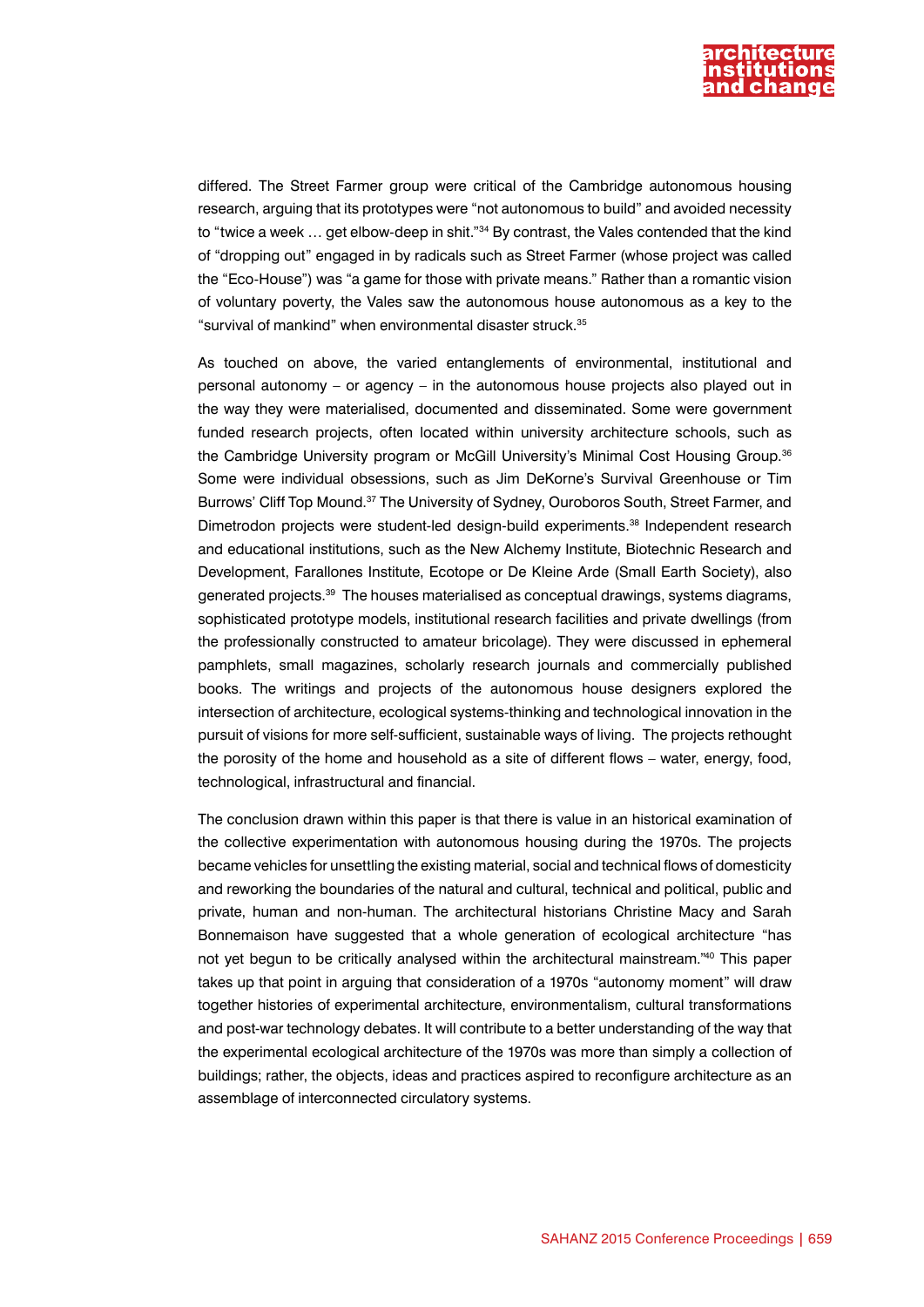Lastly, a more intensive examination of the autonomous house will give attention not just to the experimental beginnings of green design, but also guide consideration of the ways in which those attempts to infrastructure domestic self-sufficiency and systems-independence are an on-going concern – implicated in continuing experiments with autonomy that highlight architecture's entanglement with not only how buildings are designed but how we live in them.

- 2 Susan Leigh Star and Geoffrey C. Bowker, "How to Infrastructure," in *Handbook of New Media: Social Shaping and Consequences of ICTs*, ed. Leah A. Lievrouw and Sonia Livingstone (London: Sage, 2002).
- 3 Examples of individual project focused research includes Lydia Kallipoliti, "Clearings in a Concrete Jungle," *Journal of the Society of Architectural Historians (JSAH)* 70, no. 1 (2011) (on Street Farmer's Eco-House); Sabrina Richard, "Inputs, Outputs, Flows: Sim Van der Ryn's Epistemology of Design," paper presented at the 67th Annual Conference of the Society of Architectural Historians, Austin, Texas, April 2014 (on the Integral Urban House in Berkeley); Glen Hill, "Hippie House: Australia's First Intentional 'Autonomous' Architecture," *Fabulation: Myth, Nature, Heritage: The 29th Annual Conference of the Society of Architectural Historians Australia and New Zealand*, ed. Stuart King, Anuradha Chatterjee and Stephen Loo (Launceston, Tasmania: SAHANZ, 2012), CD-ROM (on an autonomous house at the University of Sydney).
- 4 Nick Rosen, *Off the Grid: Inside the Movement for More Space, Less Government, and True Independence in Modern America* (New York: Penguin, 2010); Lori Ryker, *Off the Grid: Modern Homes + Altenative Energy* (Salt Lake City: Gibbs Smith, 2005); Lori Ryker, *Off the Grid Homes: Case Studies for Sustainable Living* (Salt Lake City: Gibbs Smith, 2007); Lee Stickells, "Architecture of Doom: DIY Planning for Global Catastrophe," *The Conversation,* November 21, 2014, [https://theconversation.com/](https://theconversation.com/architecture-of-doom-diy-planning-for-global-catastrophe-31836) [architecture-of-doom-diy-planning-for-global-catastrophe-31836](https://theconversation.com/architecture-of-doom-diy-planning-for-global-catastrophe-31836) (accessed February 20, 2015).
- 5 Stephen Graham, ed., *Disrupted Cities: When Infrastructure Fails* (London: Routledge, 2010); Matthew Gandy, "Rethinking Urban Metabolism: Water, Space and the Modern City," *City* 8, no. 3 (2004): 363- 379.
- 6 See, for example, Brian Larkin, "The Politics and Poetics of Infrastructure," *Annual Review of Anthropology* 42, no.1 (2013); Paul Dourish and Genevieve Bell, "The Infrastructure of Experience and the Experience of Infrastructure: Meaning and Structure in Everyday Encounters with Space," *Environment and Planning B: Planning and Design* 34, no. 3 (2007): 414-430; Vanessa Taylor and Frank Trentmann, "Liquid Politics: Water and the Politics of Everyday Life in the Modern City," *Past and Present* 211, no. 1 (2011): 199-241; Tanja Winther, *The Impact of Electricity: Development, Desires and Dilemmas* (Oxford: Bergahn Books, 2008); Tom Verebes, ed., *Masterplanning the Adaptive City: Computational Urbanism in the Twenty-first Century* (New York: Routledge, 2013).
- 7 Michael Mobbs, *Sustainable House: Living for Our Future* (Marrickville: Choice Books, 1998); Ryker, *Off the Grid*.
- 8 Alexander Pike et al., "The Autonomous Housing Research Program," *Building Science,* Special Supplement – Energy and Housing (1975): 119.
- 9 On the "Eco-House" see Stephen E. Hunt, *The Revolutionary Urbanism of Street Farm: Eco-Anarchism, Architecture and Alternative Technology in the 1970s* (Bristol: Tangent Books, 2014); on the New Alchemists' "arks" see Nancy Jack Todd, ed., *The Book of the New Alchemists* (New York: E. P. Dutton, 1977); on Robert Reines' "integrated life support systems" see –my, *What Do We Use for Lifeboats when the Ship Goes Down?* (New York: Harper & Row, 1976), 25-67.
- 10 Aladar Olgyay and Victor Olgyay, *Solar Control & Shading Devices* (Princeton, NJ: Princeton University Press, 1957); Stephen Szokolay, *Solar Energy and Buildings* (London: Elsevier, 1975); William Shurcliff, *Solar Heated Buildings of North America: 120 Outstanding Examples* (Harrisville: Brick House Publishing, 1978).
- 11 Rachel Carson, *Silent Spring* (London: Penguin Books, 1962); Paul Ehrlich, *The Population Bomb* (London: Ballantine/Friends of the Earth, in association with Pan Books, 1971); Club of Rome, *The Limits to Growth* (London: Earth Island Ltd, 1972).

<sup>1</sup> *Architectural Design,* Special Issue: "Autonomous Houses," 46, no.1 (January 1976): 3.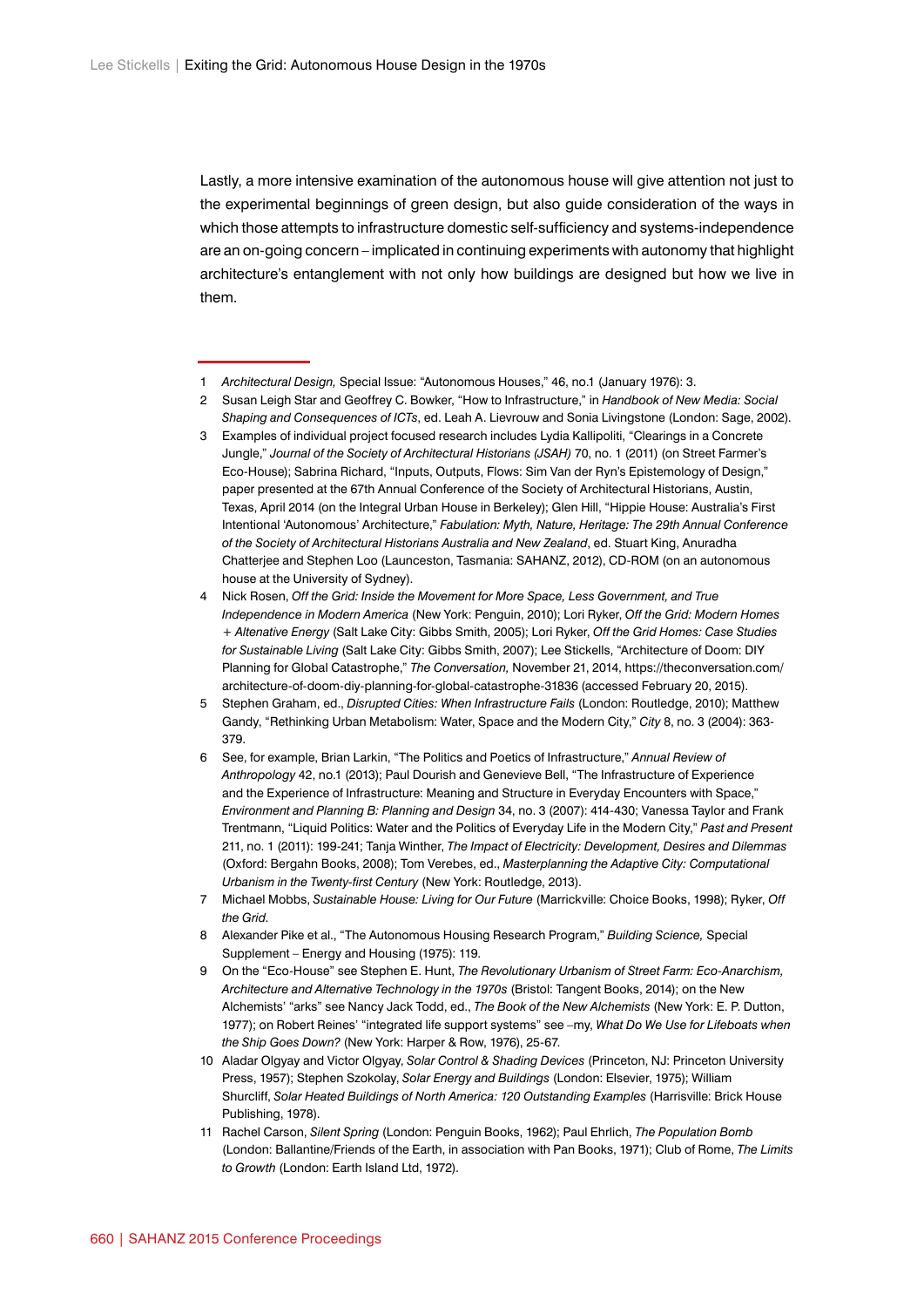

- 12 For example *Architectural Design (AD)* 7 (July 1972) Special Issue: "Design for Survival".
- 13 Richard Buckminster Fuller, *Operating Manual for Spaceship Earth* (Carbondale: Southern Illinois University Press, 1969), 54.
- 14 Also referred to as "Radical Technology" or "Alternative Technology". For a critical review of the movement, see Witold Rybczynski, *Paper Heroes* (New York: Doubleday, 1980).
- 15 Mother Earth News, eds., *Handbook of Homemade Power* (New York: Bantam Books, 1974).
- 16 Lloyd Kahn, *Shelter* (Bolinas, California: Shelter Publications, 1973); Alastair Gordon, *Spaced Out: Radical Environments of the Psychedelic Sixties* (New York: Rizzoli, 2008); Simon Sadler, "An Architecture of the Whole," *Journal of Architectural Education* 4, no. 61 (2008): 108-129; Caroline Maniaque-Benton, *French Encounters with the American Counterculture, 1960-1980* (Farnham: Ashgate, 2011).
- 17 Brenda and Robert Vale, *The Autonomous House: Design and Planning for Self-Sufficiency* (London: Thames and Hudson, 1975); Alvaro Ortega and Witold Rybczynski, eds., *The Ecol Operation (Ecology, Building and Common Sense)* (Montreal: Minimum Cost Housing McGill University, 1975); Helga Olkowski, Bill Olkowski, Tom Javits and the Farallones Institute staff, *The Integral Urban House* (San Francisco: Sierra Club Books, 1979); James B. DeKorne, *The Survival Greenhouse: An Eco-System Approach to Home Food Production* (Walden Foundation, 1975).
- 18 Brenda and Robert Vale, *The Autonomous House*; *Architectural Design (AD)* (January 1976) Special Issue: "Autonomous Houses"; Godfrey Boyle and Peter Harper, eds., *Radical Technology* (New York: Pantheon, 1976).
- 19 S. Tanaka, "Buildings and Ecological Science: The Autonomous House," *International Journal of Solar Energy* 13, no. 2 (1992): 111-119.
- 20 Another isolated example appeared in 2009: Shang-Yuan Chen et al., "The Autonomous House: A Bio-Hydrogen Based Energy Self-Sufficient Approach," *International Journal of Environmental Research and Public Health* 6, no. 4 (2009): 1515-1529.
- 21 Mobbs, *Sustainable House*, 12.
- 22 While Mobbs includes the Vale's own Autonomous House in his list of example projects he provides no historical context for it.
- 23 Kenneth Frampton, *Modern Architecture: A Critical History*, 4th ed. (London: Thames and Hudson, 2007); Manfredo Tafuri and Francesco Dal Co, *Modern Architecture* (New York: H. N. Abram, 1979); William Curtis, *Modern Architecture Since 1900*, 3rd ed. (London: Phaidon, 1996); Alan Colquhoun, *Modern Architecture* (Oxford: Oxford University Press, 2002).
- 24 Examples that stand out include Simon Sadler, *Archigram: Architecture Without Architecture* (Cambridge, Mass.: MIT Press, 2005); Larry Busbea, *Topologies: The Urban Utopia in France, 1960- 1970* (Cambridge, Mass.: MIT Press, 2012). This historiographic condition is discussed more fully in Lee Stickells, "Other Australian Architecture: Excavating Alternative Practices of the 1960s and 1970s," *Fabulation: Myth, Nature, Heritage: The 29th Annual Conference of the Society of Architectural Historians Australia and New Zealand*, ed. Stuart King, Anuradha Chatterjee and Stephen Loo (Launceston, Tasmania: SAHANZ, 2012), CD-ROM.
- 25 Figures that loomed large in the alternative ecological design scene such as Steve Baer, Sim van der Ryn, Brenda and Robert Vale, the New Alchemy Institute – do not appear. James Steele, *Ecological Architecture: A Critical History* (London: Thames and Hudson, 2005).
- 26 Colin Porteous, *The New Eco-Architecture: Alternatives from the Modern Movement* (London: Spon Press, 2002).
- 27 Giovanna Borasi and Mirko Zardini, eds., *Sorry, Out of Gas: Architecture's Response to the 1973 Oil Crisis* (Montréal: Canadian Centre for Architecture, 2007), 44.
- 28 Peder Anker, *From Bauhaus to Ecohouse: A History of Ecological Design* (Baton Rouge: Louisiana State University Press, 2010), 113-125.
- 29 Kallipoliti, "Clearings in a Concrete Jungle"; Lydia Kallipoliti, "From Shit to Food: The Eco House in South London (1972-1975)," *Buildings and Landscapes* 19, no. 1 (Spring 2012); Lydia Kallipoliti, "Recirculatory Households, or 'How to Grow Tomatoes out of Household Effluents'," in *Places and Themes of Interiors,* ed. L. B. Perresut et al. (Milan, Italy: Franco Angeli, 2008).
- 30 Boyle and Harper, *Radical Technology,* 136.
- 31 Alexander Pike, *The Autonomous House Research Programme*, SRC/DOE Autonomous Housing Study (Cambridge University, Department of Architecture, Technical Research Division, October 1974), 1.